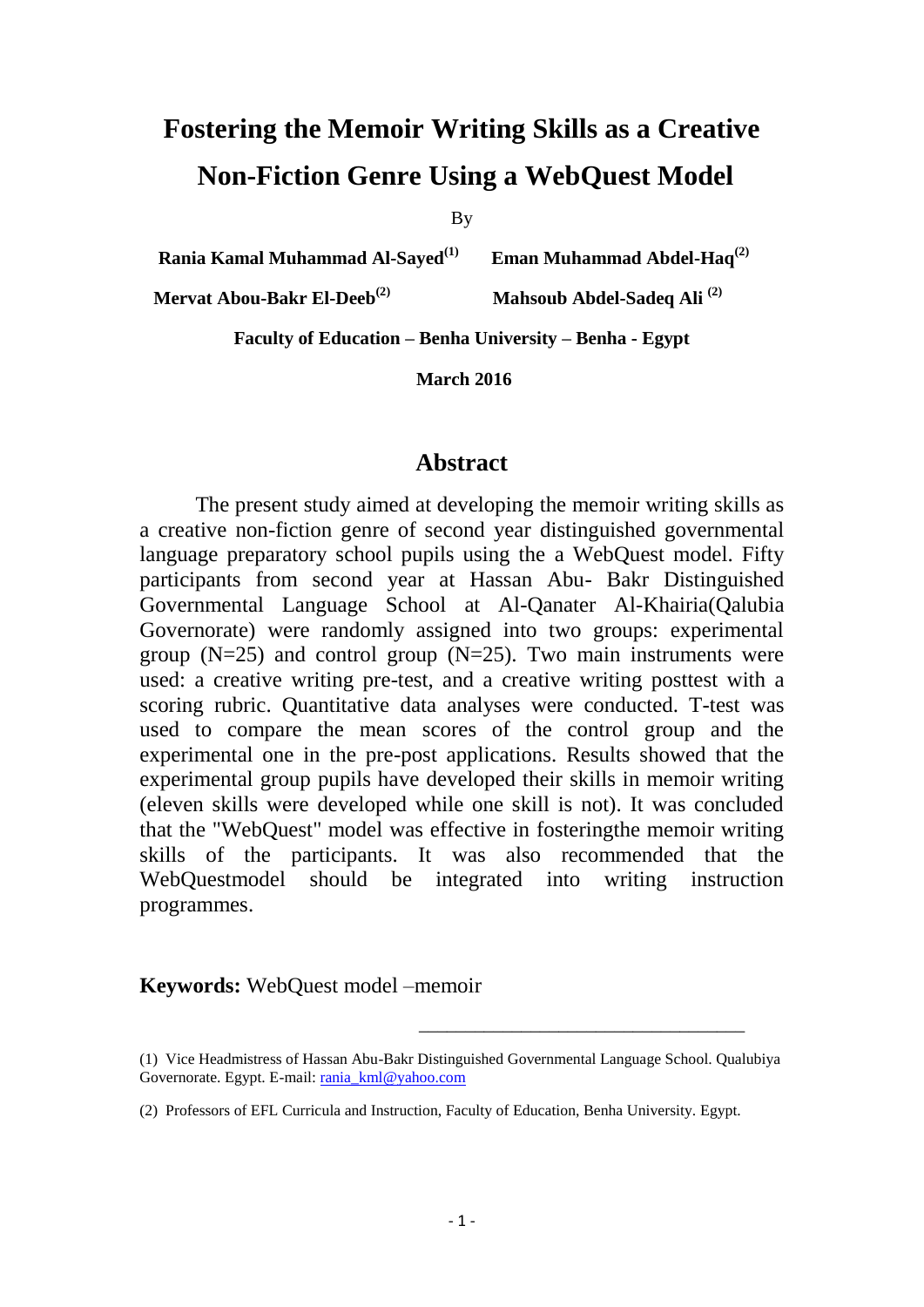# **Introduction**

Among numerous technological tools, the internet has been playing an important role in assisting foreign language teaching and learning. Corresponding to the changing trends of language teaching theories and owing to modern technology advancement, the computer has increased its capabilities in assisting language teaching from limited, mechanical, and tutorial functions to more open, communicative, and integrated ones. Results of empirical studies on web-based language instruction are as varied as the research purpose and methodologies these studies take on. However, more of these studies, including those focusing on the specific area of second/foreign language writing, reveal that students have positive attitudes and improve their language performance in a web-based learning environment (Chuo, 2004: 55).

The WebQuest model was designed by Professors Bernie Dodge and Tom March in 1995 at San Francisco State University as a strategy to integrate the Internet into student learning (Maxwell, 2009:172). Learning with WebQuests involves technology integration that requires learners to "analyze and synthesize information and exercise information seeking strategies" (MacGregor& Lou 2005: 172).

One of the major themes in current educational research concerns classroom-based creativity. Teaching excellence cannot be achieved without creativity. Indeed, nor can students present excellent written work without creativity (Jackson, 2006: 1).Schultz (2001: 95-96) discussed the benefits of creative writing. First, he assured that creative writing urges students to form and shape the raw material of experience into an artistic and compellingly executed format. Second, creative writing is a process of liberation and it provides students with a distance from themselves that allows them to dare and to try new things, something they often will not do in the concretized identity associated with their native language. Third, in creative writing, the intensity of the commitment to the specifics of the foreign language goes well beyond that elicited by writing assignments where students are instructed to use the vocabulary from a textbook list or the grammar from a given lesson.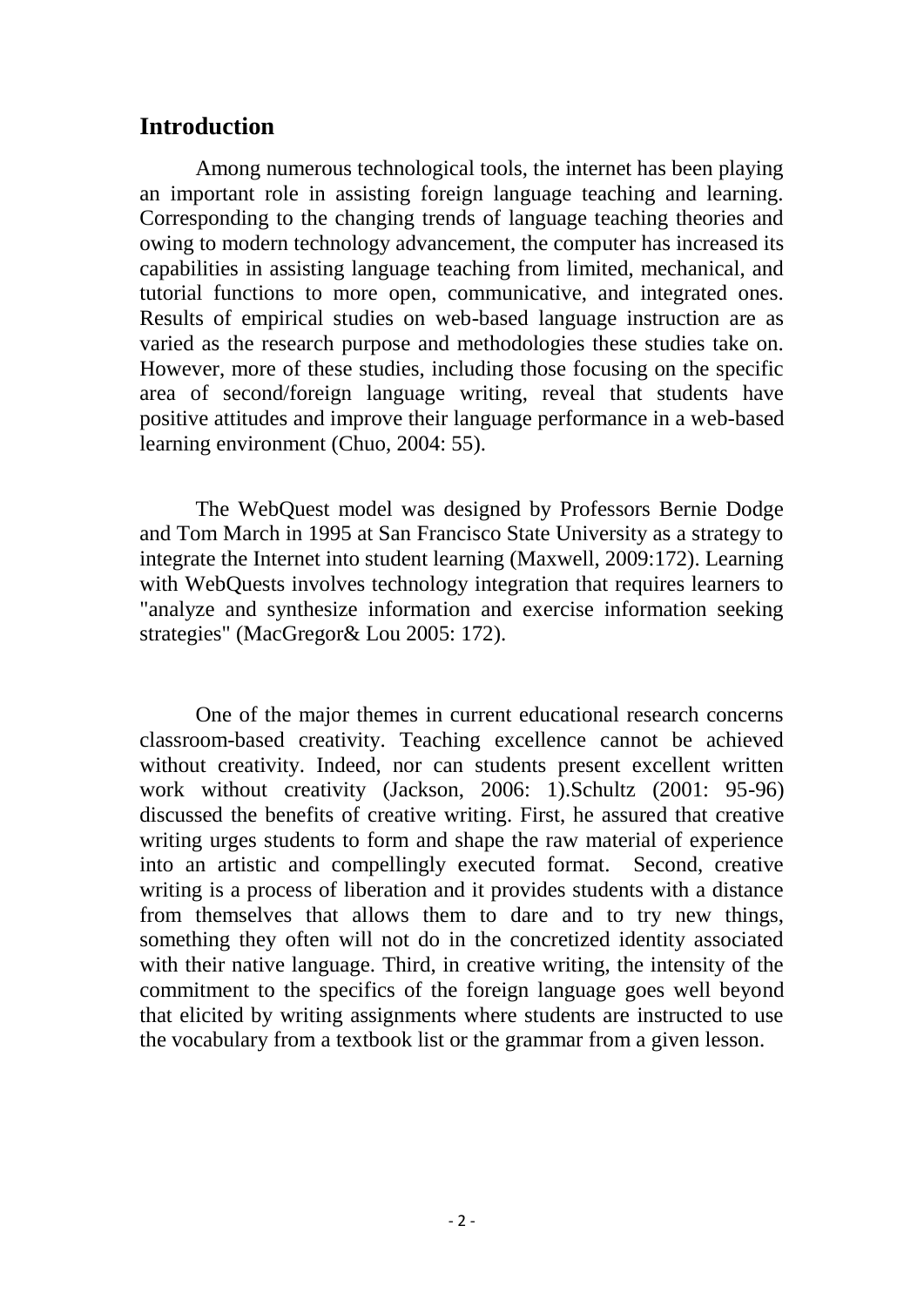The present study intends to develop memoir writing as one of a creative non-fiction genre among the study subjects. A memoir is a work of sustained narrative prose controlled by an idea of the self under the obligation to lift from the raw material of life a tale that will shape experience, transform event, deliver wisdom. Truth in a memoir is achieved not through a recital of actual events; it is achieved when the reader comes to believe that the writer is working hard to engage with the experience at hand. What happened to the writer is not what matters; what matters is the large sense that the writer is able to make of what happened (Gornick, 1987: 91).

According to Buss (2002: xiv), "Memoir is a form in which history must come into concourse with literature in order to make a self a live and to locate that living self in a history, an era, a relational and communal identity". Thus, a memoir involves "a human subject whose autonomy is compellingly intertwined with relationships and community" (Buss, 2002: 187).

Generally speaking, teachers often urge students to write stories about their lives, about their personal experiences and about their families. But any writing teacher, at whatever level, should also be aware that in fact, this is not a simple thing to ask of students, that there are issues of privacy, ethics, and personal values that will certainly arise in such an assignment (Armstrong, 2006: 355).

### **Review of Literature and Related Studies**

### *The WebQuestModel*

Technology has the ability to engage, encourage and motivate students and thereby create an environment conducive to learning. There appears to be a widely held belief in education that technological tools such as WebQuest can provide a means of engaging virtually all students in the prescribed learning outcomes across the curriculum (Koslowsky, 2006:1).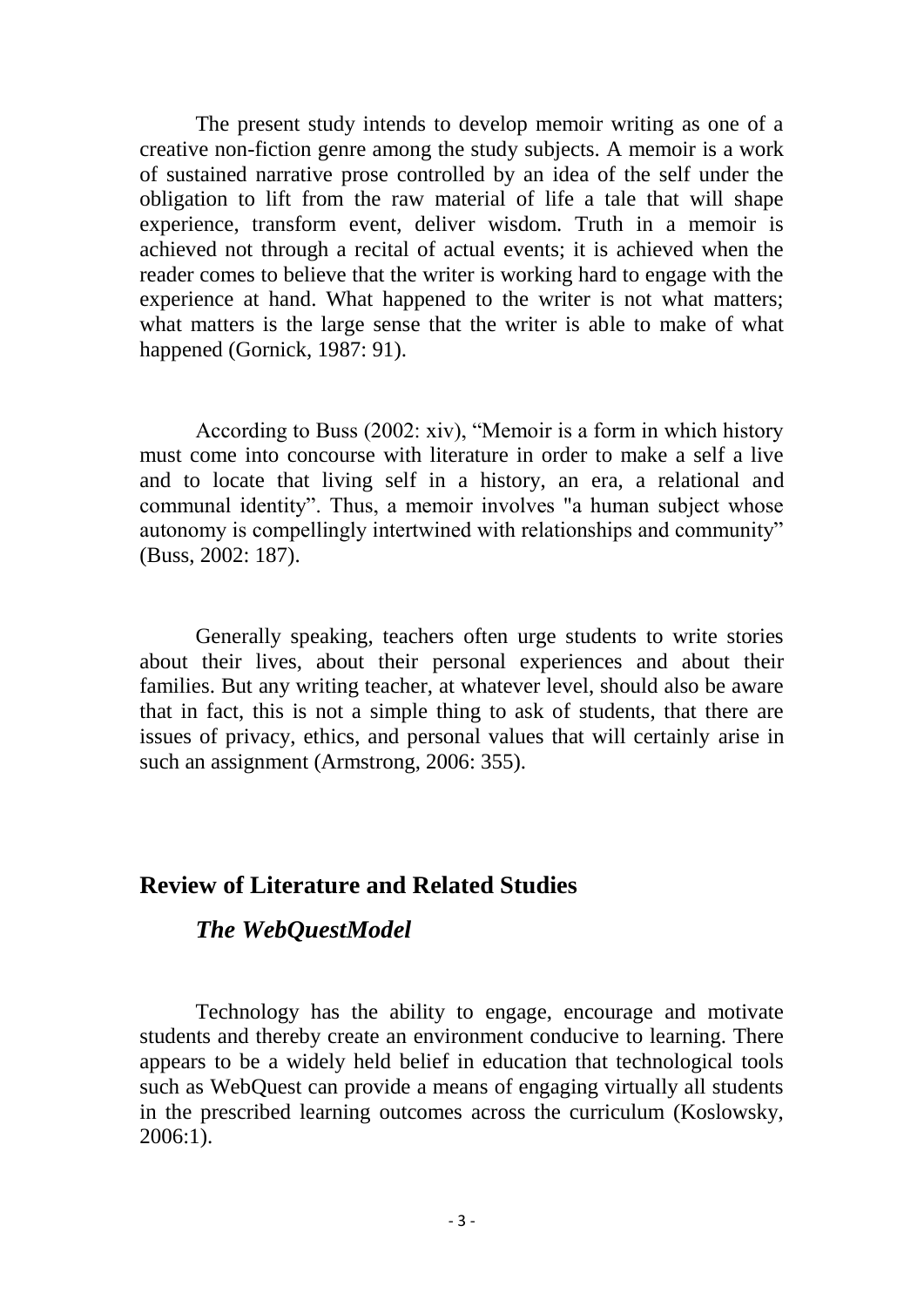However, it is imperative for educators to understand that designing and developing WebQuests are a complex process that involves careful planning by putting in perspective all variables that may influence the learner's learning, including social, psychological, cognitive, and developmental outcomes (Zheng, Perez, Williamson & Flygare, 2007: 302).

To design a successful WebQuest, teachers need to compose explanations, pose questions, integrate graphics, and link to websites to reveal a real-world problem. Teachers report that their experience with designing and implementing WebQuests helps them discover new resources, hone technology skills, and gain new teaching ideas by collaborating with colleagues (Peterson & Koeck, 2001:10).

Emilija (2010) undertook a case study to investigate the implementation of the WebQuest in an EFL teacher training methods class. The study was worked with three EFL teaching methodology faculty members at a private university in Macedonia to expand their understanding of social constructivism as a learning approach and at the same time help these instructors find a curricular space for technology in their teaching through the incorporation of a WebQuest as a tool that demonstrates the features of social-constructivism. The exploratory approach would allow for examination of an issue that had not been investigated previously in Macedonian higher education. Since little was known about using WebQuests in EFL education in general, the exploratory approach proved to be the best fit for Emilija's study.

Therefore, it can be concluded from Emilija's study (2010: 22-23) that WebQuests are proved to be a positive first step toward incorporating technology in instruction and at the same time reflecting the principles of constructivism. From Emilija's study findings, it was believed that WebQuests can help instructors better understand the social-constructivist theory and find a curricular space for incorporating technology as part of their teaching.

WebQuest consists of five parts: introduction, task, process, evaluation and conclusion. Each part can be a separate a unit. Teachers can direct the students' learning process by designing and describing these five parts (Fangqin, Jingao, Lili&Jingjing, 2012: 141).Table 1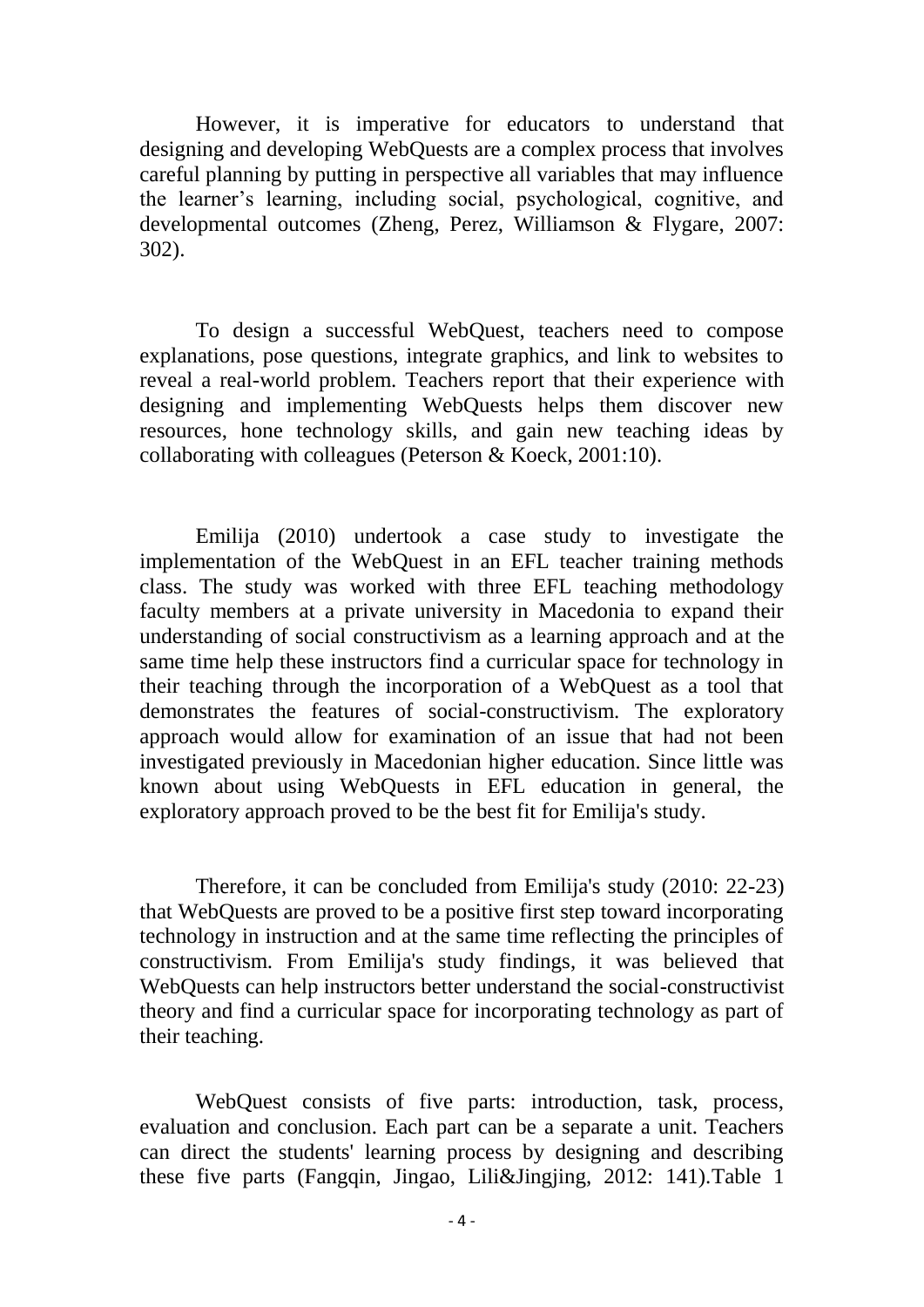shows the teacher's and student's actions through the different stages of the WebQuest model (Subramaniam, 2012: 238).

Table 1

*Teacher's and student's actions through the different stages of the WebQuest model*

| <b>Component</b>             | <b>Teacher's Actions</b>                                                   | <b>Student's Actions</b>                  |  |  |  |  |  |
|------------------------------|----------------------------------------------------------------------------|-------------------------------------------|--|--|--|--|--|
| <b>Introduction</b>          | Designs & formulates the                                                   |                                           |  |  |  |  |  |
|                              | task based on curricular goals                                             |                                           |  |  |  |  |  |
|                              | students'<br>prior<br>and                                                  |                                           |  |  |  |  |  |
|                              | knowledge.                                                                 |                                           |  |  |  |  |  |
|                              | Reviews and filters Internet                                               |                                           |  |  |  |  |  |
|                              | sources.                                                                   |                                           |  |  |  |  |  |
| Task                         | Presents & explains the task                                               |                                           |  |  |  |  |  |
|                              | to students using students'                                                |                                           |  |  |  |  |  |
|                              | prior knowledge.                                                           |                                           |  |  |  |  |  |
| <b>Process</b>               | Provides procedural guidance                                               | Collaboratively<br><sub>or</sub>          |  |  |  |  |  |
|                              | & cognitive tools to complete                                              | cooperatively negotiate<br>the            |  |  |  |  |  |
|                              | the <i>task</i> .                                                          | processes to complete<br>the              |  |  |  |  |  |
|                              |                                                                            | task.                                     |  |  |  |  |  |
| <b>Information Resources</b> | Places reviewed & filtered                                                 | Use procedural guidance and               |  |  |  |  |  |
|                              | Internet resources onto a web                                              | cognitive tools to synthesize             |  |  |  |  |  |
|                              | page or in print form                                                      | information from reviewed &               |  |  |  |  |  |
|                              |                                                                            | filtered Internet resources               |  |  |  |  |  |
| <b>Evaluation</b>            | Designs $\&$ uses a rubric to                                              | Collaborative or cooperative              |  |  |  |  |  |
|                              | students' completed<br>assess                                              | uses a rubric to complete $\&$            |  |  |  |  |  |
|                              | task                                                                       | self-assess task requirement              |  |  |  |  |  |
| <b>Conclusion</b>            | Reflects on completed task in                                              | their<br>Present<br>completed             |  |  |  |  |  |
|                              | reference to curricular goals,                                             | Reflect<br>the<br>tasks.<br><sub>on</sub> |  |  |  |  |  |
|                              | students' prior knowledge &                                                | significance of the completed             |  |  |  |  |  |
|                              | their<br>newly<br>constructed                                              | task in reference to curricular           |  |  |  |  |  |
|                              | knowledge.                                                                 | students'<br>goals,<br>prior              |  |  |  |  |  |
|                              | Plans for future activities.                                               | knowledge $\&$ their newly                |  |  |  |  |  |
|                              |                                                                            | constructed knowledge                     |  |  |  |  |  |
|                              | $Sourga: Subramaniam K (2012) H_{OW} WahOwat Can Enhance Saignee Learning$ |                                           |  |  |  |  |  |

*Source*: Subramaniam, K. (2012). How WebQuest Can Enhance Science Learning Principles in the Classroom. *The Clearing House, 85*: 237-242. doi: 10.1080/00098655.2012.698323.

Iskeceli-Tunc and Oner (2014) investigated whether a teacher professional development module built around designing WebQuests could improve teachers' technological and pedagogical skills. The technological skills examined included Web searching and Web evaluating skills. The pedagogical skills targeted were developing a working definition for higher-order thinking skills, and designing WebQuest tasks to improve such skills.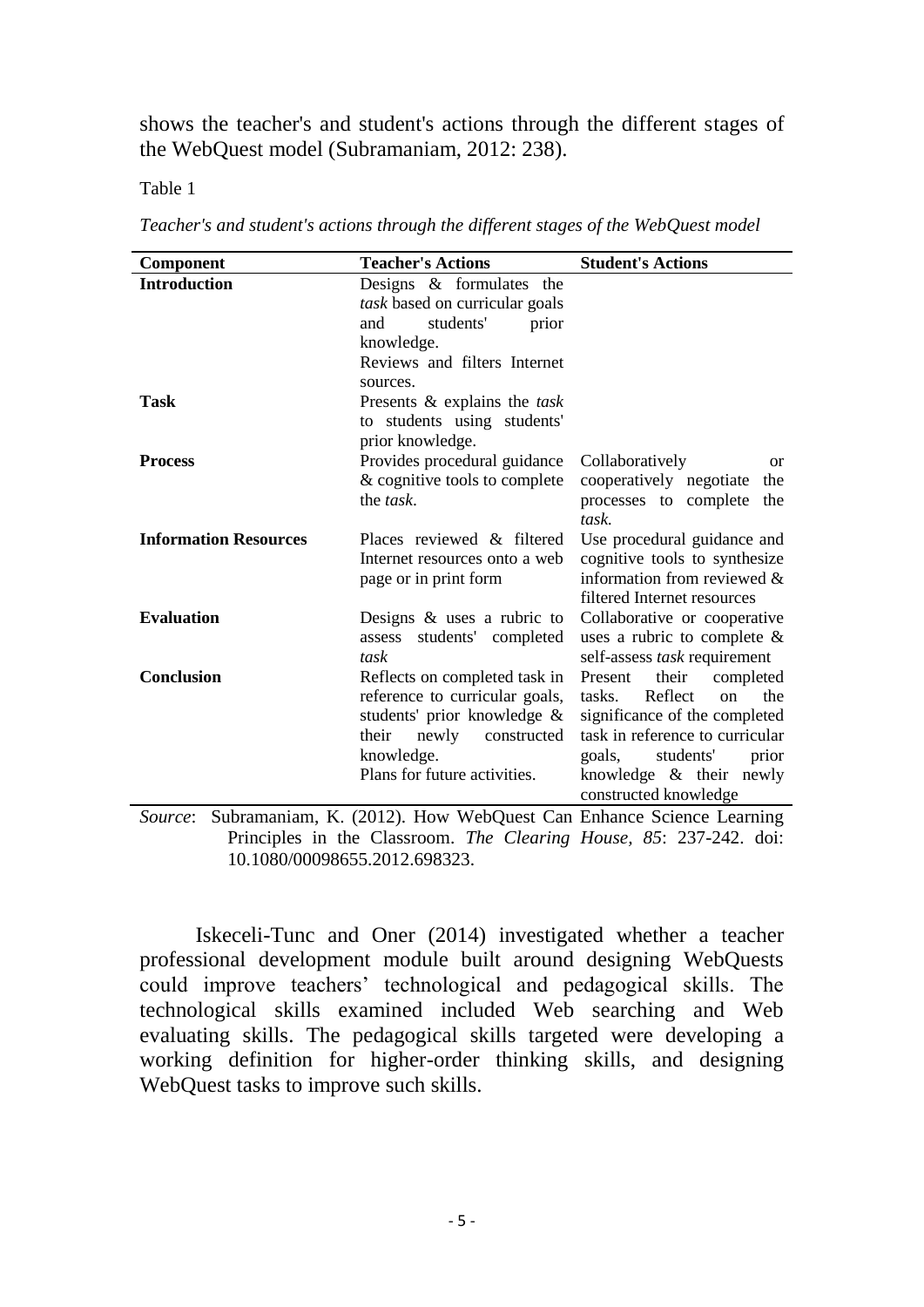Iskeceli-Tunc and Oner's case study (2014) was carried out with six in-service teachers. After the training, all the teachers showed improvement in their Web searching and evaluating skills. Furthermore, teachers adopted a working definition for higher-order thinking skills, and, using Web resources, they designed activities that promote students' higher-order thinking. This study provides evidence supporting the use of design-based activities in learning technological and pedagogical skills and suggests an effective in-service teacher professional development module.

Wyatt's study (2015) explored the integration of Web 2.0 tools in language arts classrooms and teachers' beliefs about the value of Web 2.0 tools as well as their beliefs about the effectiveness of technology-based professional development. Cross sectional surveys were administered to language arts teachers to identify how they were using Web 2.0 tools in their classrooms, their beliefs in the value of Web 2.0 tools to enhance instruction and student learning, and to provide a better understanding of the effectiveness of technology-based professional development. The major findings in the study were that the majority of teachers reported having heard of Web 2.0 tools or some knowledge of them yet most teachers did not use them in classroom instruction. The most commonly used Web 2.0 tools were Gmail and Google Docs neither of which necessarily encourages collaboration between students. Teachers also reported the lack of specific professional development in Web 2.0 use and the need for more time to research possible Web 2.0 tools to incorporate into the lessons. Implications for the study would be that teachers be provided the appropriate technology-based training in the use of Web 2.0 tools and the time in which to discover the tools that would best support the language arts lessons.

### *Memoir Writing*

Creative writing is that for expressive purposes, grounded in genres such as creative fiction like poetry and creative non-fiction like memoir and personal essay. Creative writing is distinct from academic, research, expository and reportorial writing primarily in the sense that the author determines what to write without prescriptive guidance (Deegan, 2010: 9).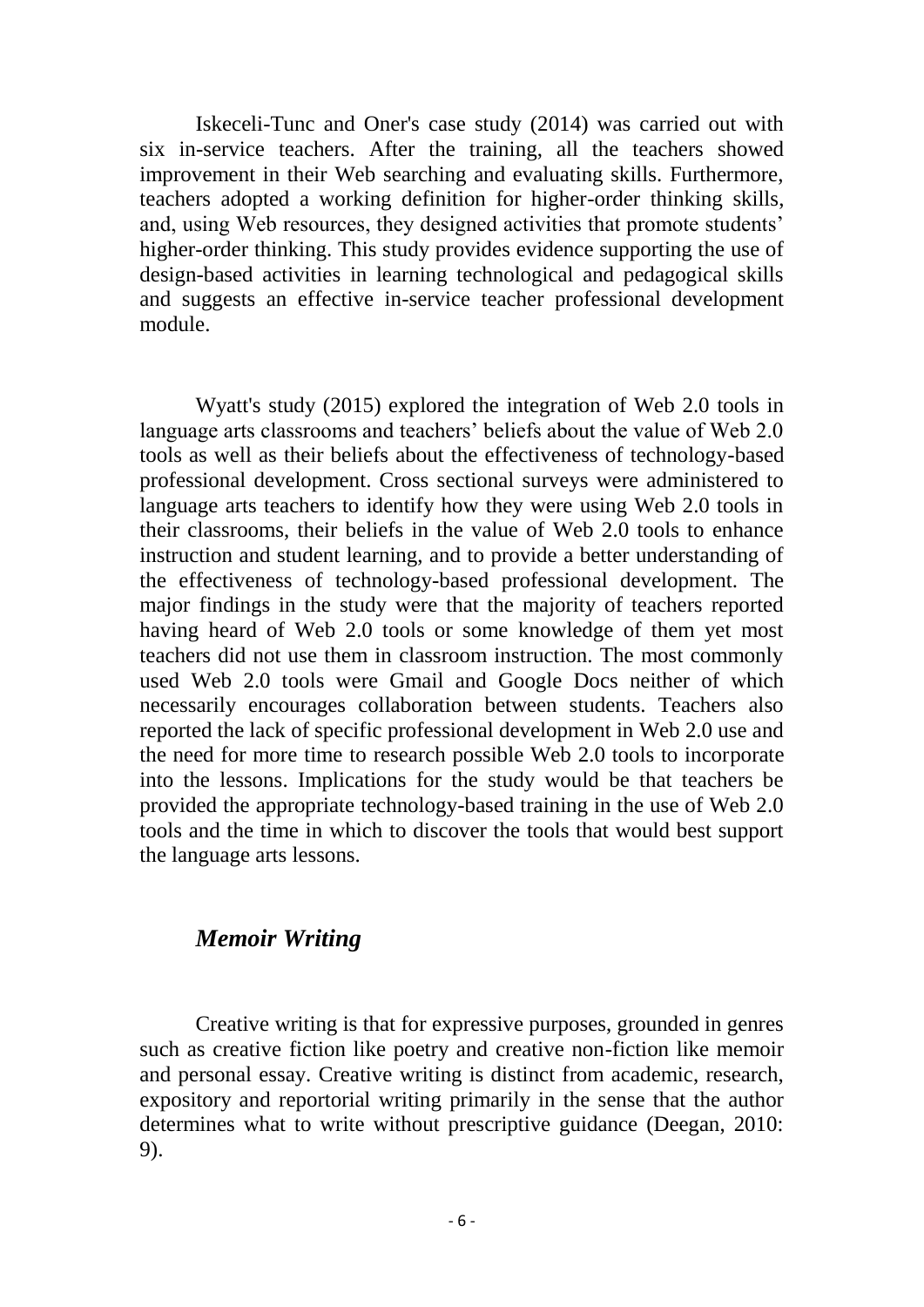Memoir writing requires students to examine small moments of significance in their lives. A memoir is not what happens, but the person to whom things happen (Calkins, 1993: 166). According to Zinsser (1998:6), an important aspect of memoir writing is retrospection. As memoirists write about their past experiences, they reflect on how these experiences have influenced their present lives. Because memoirists write about their pasts from their present perspectives, they are, in a sense, creating their pasts as they explore the truths that underlie the particular moments they write about.

In writing a memoir, part of the writer's job is to explore those influences, from family, teachers, friends, community, culture and ethnic ties, which have played a part in creating him or her to be who they are. And part of this task is to decide how to speak of such relationships, and in particular, what stance or attitude the writer takes towards these people. The process of writing memoir involves both examining and recreating a human subject that does not seek to disentangle herself from those compelling ties but builds autonomy based on them (Buss, 2002:187).

A memoir is not a linear autobiography recounting a fully lived life, but rather a *selected* aspect of the writer's life, which is usually inspired by a memory. How the writer selects that aspect of life determines the theme and purpose of the memoir. Rather than simply recounting an incident or memory from her life, the memoirist both tells the story and tries to make meaning out of it. Thus, self-reflection is the key to memoir writing (Murdock, 2010:16).

Daniel's case study (2010) was to compare the pedagogical and affective efficiency and efficacy of creative prose fiction writing workshops taught via asynchronous computer-mediated online distance education with creative prose fiction writing workshops taught face-toface in order to better understand their operational pedagogy and correlative affective features to determine if workshops are transferable to a computer-mediated delivery system in order to aid administrative decision-makers regarding the possible pedagogical usefulness of expanding their existing writing program to offer an optional-residency creative writing program in concert with their current high residency program.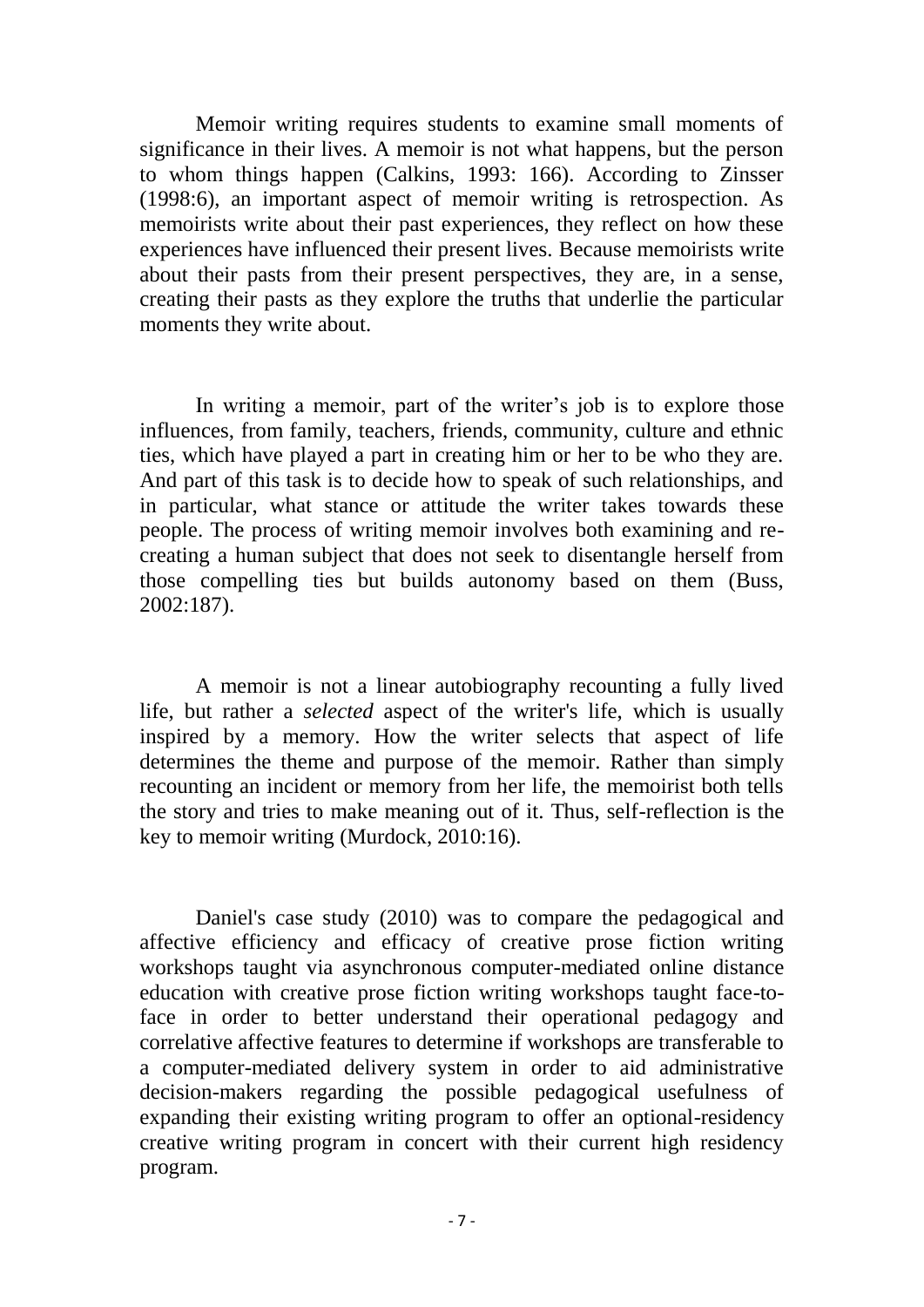Both workshops used the traditional social constructivist workshop approach which is widely considered to be the gold standard method by the majority of creative writing programs. Daniel's findings (2010) revealed that from a pedagogical perspective both the computer mediated and the face-to-face mediated workshops are pedagogically efficient and effective using a social constructivist model when workshop teachers demonstrate a strong teaching presence focused on honing novice writers' ability and desire to write. Additionally, while pedagogically equivalent, computer-mediated workshops have important time management and potentially affective advantages compared to the face-to-face mediated workshop that help ensure establishment and maintenance of social presence.

Deegan (2010) investigated the connection between participation in an out-of-school time (OTS) creative writing program for adolescent girls and the development of self-efficacy in creative writing, and in other areas such as academic confidence and educational goal formation. The study was conducted using an adaptation of the listening guide methodology, which seeks to uncover individual voices within interview transcripts, analyzing them alongside the researcher's personal impressions and synthesis. Participants  $(N= 18)$  were drawn from alumni members of WriteGirl, a Los Angeles-based OST creative writing and mentoring program for teen girls. The study utilized electronic methods and tools such as online interviewing, qualitative data analysis Software and internet social networking spaces. Findings revealed a strong articulated connection between confidence in creative writing skills and confidence in other areas, as well as a link between the development of that creative confidence and participation in the OST program.

Akkaya's study (2014) aimed to discover and evaluate both the areas of personal interest and the views of 4th and 5th grade classroom teachers regarding the creative writing process. In this study, one of the qualitative study methods, state study, and related to this, single state design which refers to the whole has been chosen. Research was carried out in 18 primary schools in Izmir, Turkey whose students belong to the middle class socioeconomically. The study was carried out with the involvement of 69 teachers who were interviewed throughout the study. Five questions were asked and personal questionnaires were given to them soliciting their opinions about the creative writing process. At the end of the study, a content analysis was applied to the data, related codes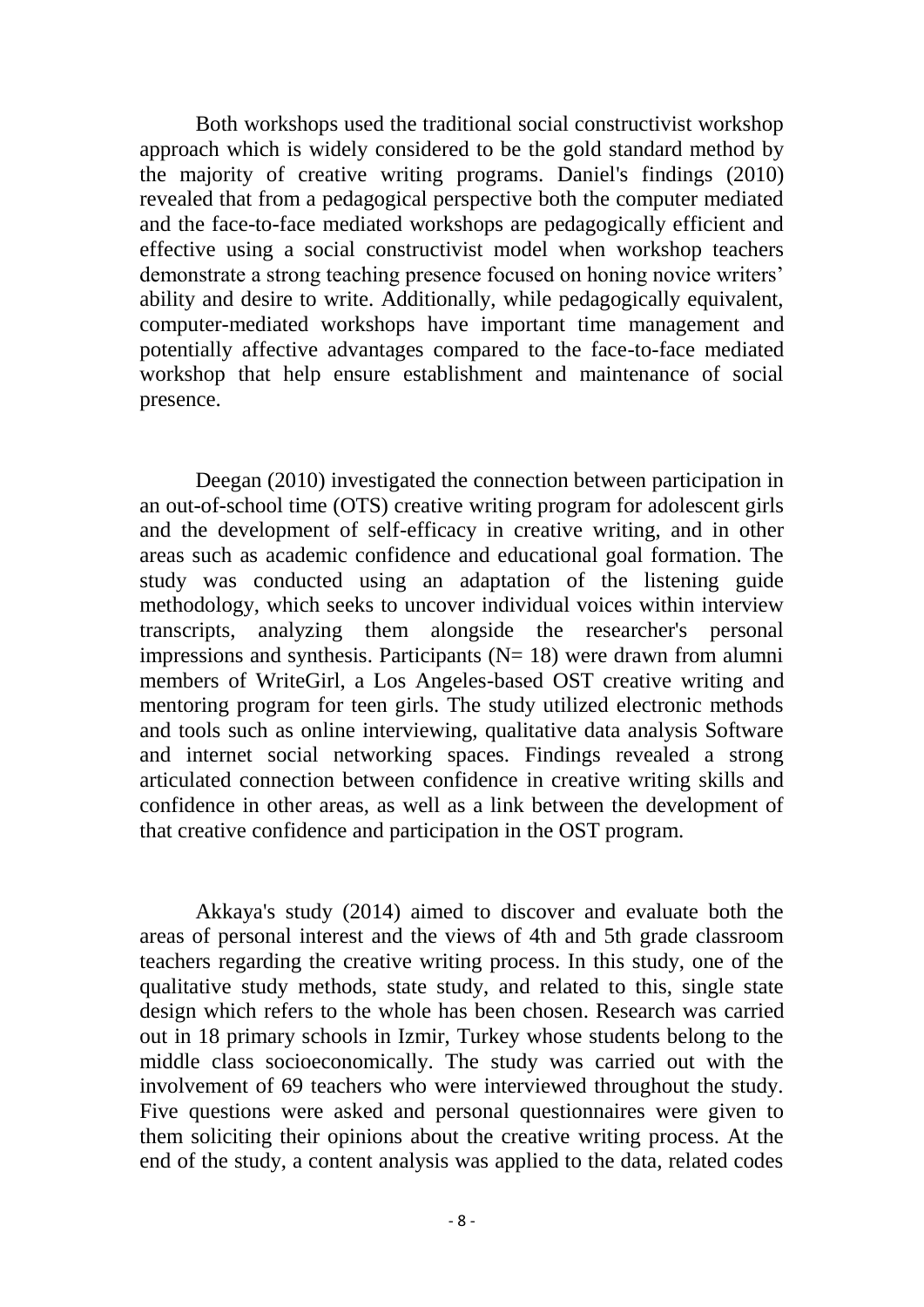were put together, and certain themes were obtained. After having obtained the themes, they were discussed leading to the finding that, in general, teachers cannot be considered to have no interest in creative writing process. While most teachers expressed that creative writing is the completion of an unfinished story. They also stated that creative writing has many advantages and almost no drawbacks.

Thompson's study (2015) observed changes in fifth-graders' writing attitudes and writing self-efficacy after using nonfiction mentor texts during a nonfiction writers' workshop and to observe how students appropriated writing styles of nonfiction mentor texts. Nonfiction mentor texts are books or articles that can be used as examples of good writing for students and may be used in the classroom to serve as models for student writers. Students noticed the text structure, text features, word choice, and style of a mentor text and infuse these features into their own writing. A teacher also selected a portion of a nonfiction text that emulated amazing writing; a mentor text does not have to be an entire piece. This qualitative study involved twenty fifth-grade students who attended a public elementary school in a suburban Nebraska school. The students had the opportunity to experience nonfiction mentor texts during the writers' workshop.

Thompson's (2015) findings showed that some students' writing attitudes towards nonfiction decreased, increased, or stayed the same after using the mentor texts for three nonfiction sections: explanatory, procedural, and nonfiction narrative. Students' writing self-efficacy decreased or remained the same at the end of the study. In addition, students did not appropriate from the three nonfiction mentor texts and rejected these texts as resources and exemplars of the writer's craft. One student appropriated from her research resource text. The findings proved the importance of purposeful selection of mentor texts on students' writing engagement. It is also proved that it is worth the time and energy for schools and districts to look into nonfiction mentor texts and their purpose in a writing workshop. It is also important for districts to carefully examine their writing curricula and the effects they are having on student engagement, self-efficacy, and achievement. Throughout the analysis of data, choice was the only pattern that appeared. Choice was extremely important to students and played a major role in students' engagement with writing.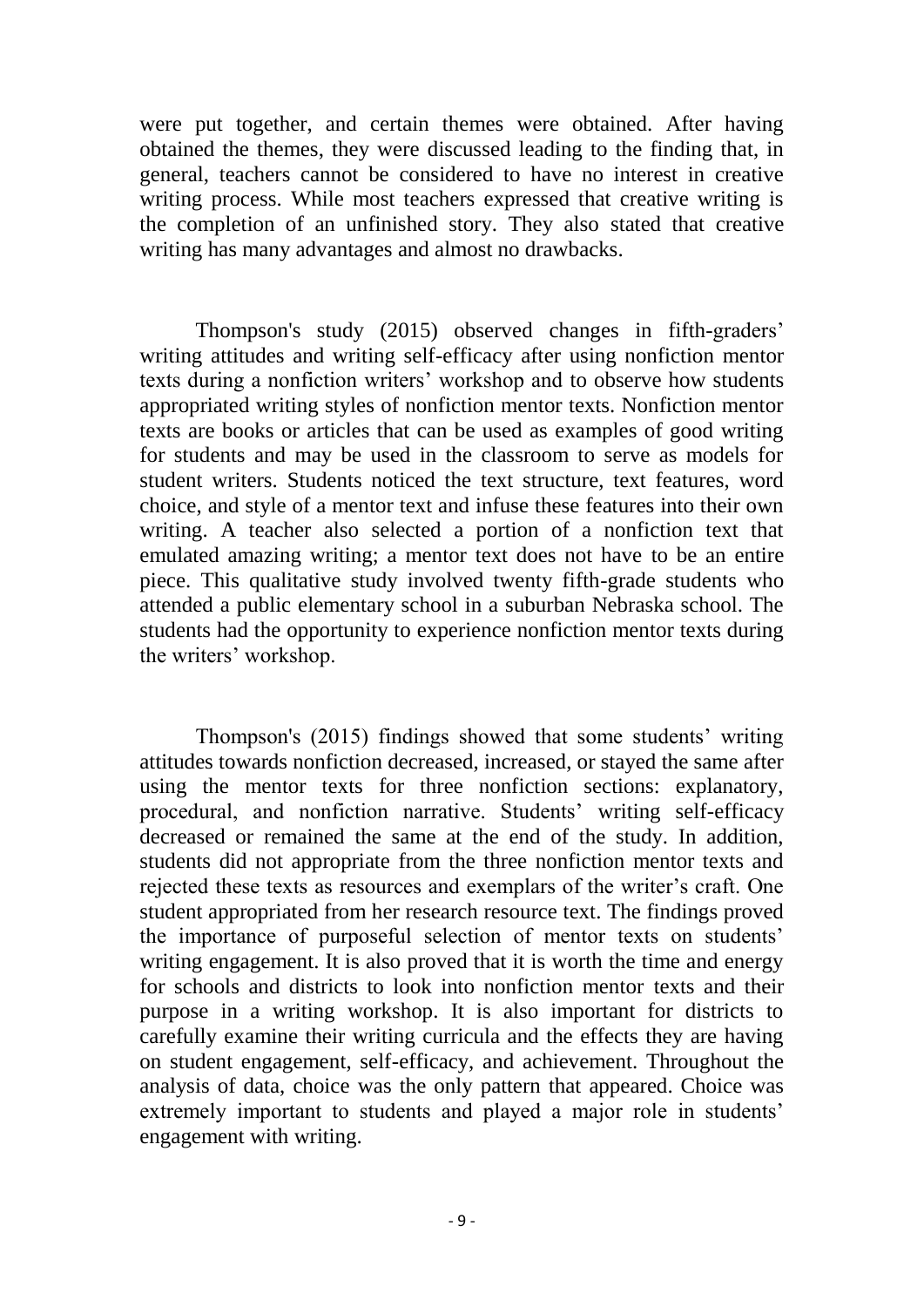# **Context of the Problem**

The present study author who has a 15-year personal experience as a teacher of English noticed that pupils are not trained to practice creative writing either fictional or non-fictional genre. This is due to overemphasis on specific academic forms pupils are obliged to create at the expense of their freedom to express their thoughts, voice and ideas in a creative and expressive style.In the Egyptian context, "most education programs in Egypt do not target to develop creative thinking" (Muhammad, 2010). In agreement with the previous point, "Creative writing is often a marginalized discipline within English" (Ritter &Vanderslice, 2007: xii).

# **Statement of the Problem**

The problem of this study is represented in the weakness of second year preparatory stage pupils at distinguished governmental language schools inmemoir writing. To investigate such a problem, the present study attempts to answer the following questions:

- 1. What are the memoir writing skills suitable for second year preparatory stage pupils at distinguished governmental language schools?
- 2. What is the effectiveness of using a WebQuestmodel for fostering memoir writing skills?

# **Procedures of the Study**

The present study goes through the following procedures:

- 1. Reviewing literature related to the WebQuest model.
- 2. Reviewing literature related to memoir writing and its skills.
- 3. Developing the instruments of the study.
- 4. Submitting the instruments to the jury members to verify their validity.
- 5. Modifying the instruments in the light of the jury's feedback.
- 6. Determining the pupils' level in memoir writing skills through:
	- a) Drawing the subjects of the study randomly from second year distinguished governmental language preparatory school pupils (as a control group and an experimental one).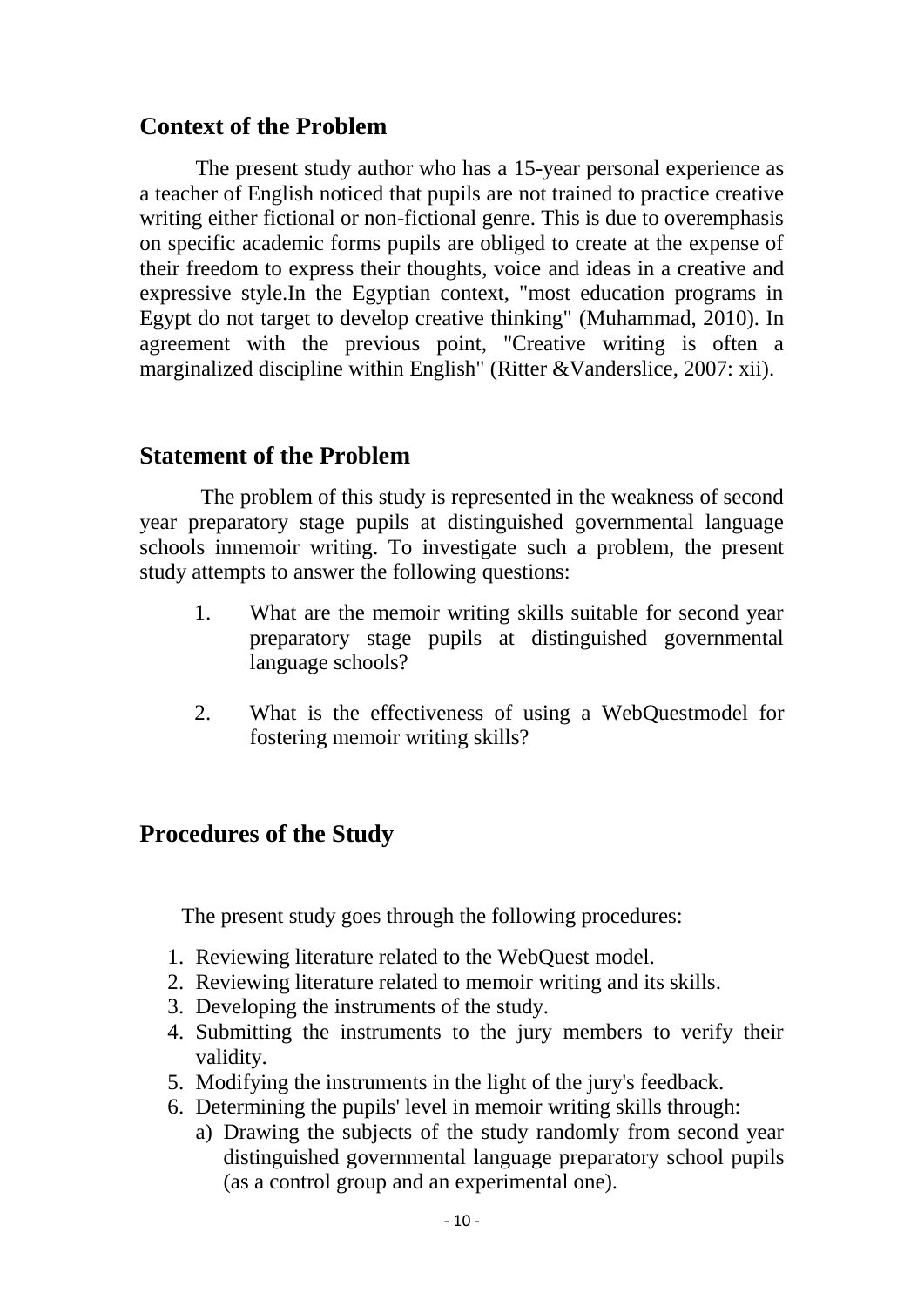- b) Administering the instruments of the study before implementing the WebQuest model.
- c) Designing a WebQuest model then applying it to determine its effectiveness for developing memoir writing skills.
- d) Administering the instruments of the study after the implementation.
- e) Tabulating data of the study and conducting statistical analysis for them.
- f) Interpreting the findings of the study.
- g) Providing the recommendations and suggestions.

# **Research Terminology**

1) *WebQuestmodel*

It is "a computer-based teaching and learning model in which learners are actively involved in an activity or situation and use the Internet as a resource" (Halat, 2008: 109).

### *2) Memoir*

It can be defined as a selectedaspect of the writer's life, which is usually inspired by a memory (Murdock, 2010:16).

# **Research Methodology**

This study utilized the quantitative method to explore and investigate the effectiveness of WebQuest model for fosteringmemoir writing skills.

# **The Participants of the Study**

The present study utilized the experimental design known as the Pre-Posttest Experimental & Control Group Design. Therefore, class prep 2B was assigned as an experimental group  $(N=25)$  and class prep 2A was assigned as a control group (N=25). The pupils are at Hasan Abu-Bakr Distinguished Governmental Language School at Al-Qanater Al-Khairya in Qalubya Governorate. The experimentation was conducted during the second semester of the academic year 2014/2015.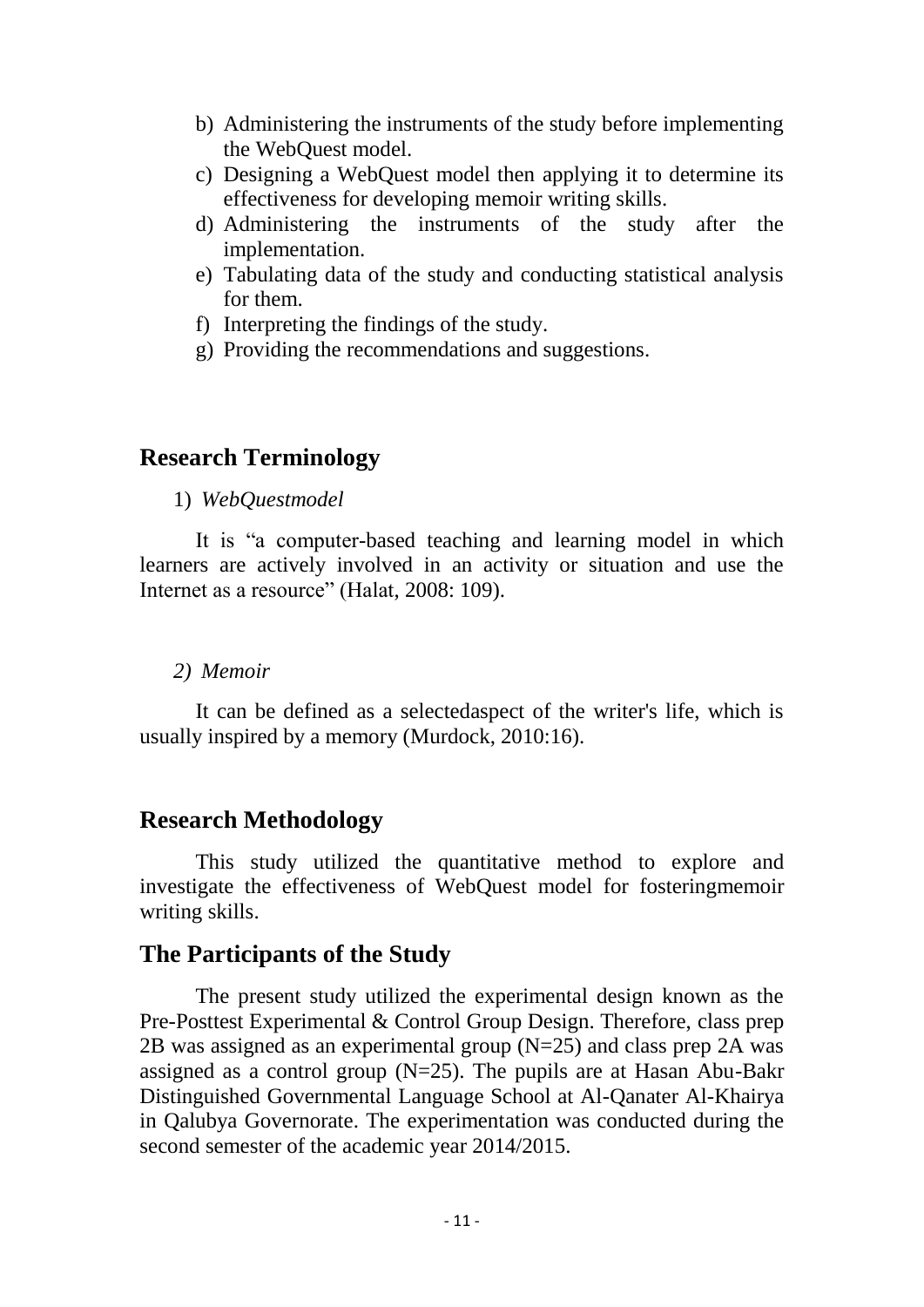# **Instruments of the Study**

The present study utilized two instruments in the data collection process. They are creative writing (memoir) pre-test and creative writing (memoir) post-test with a scoring rubric for assessing pupils' performance.

### **1) Face Validity of the Memoir Writing Test**

The memoir writing test was presented to a jury of ten staffmembers in TEFL to determine the face validity. The jury agreed that the test is a reflection of one of creative nonfiction writing which is "memoir" that is appropriate to the level of second year experimental preparatory school pupils.

### **2) Content Validity of the Memoir Writing Test**

In the light of review of literature and related studies on memoir writing which focuses on a life-changing event that has significance on the writer, thus, it can be said that the content of the memoir writing test is representative of memoir as one of creative nonfiction genre to be measured; consequently, it is valid.

### **3) Reliability of the Memoir Writing Test**

The reliability of the memoir writing was measured using testretest method. The test was administered to the two groups of second preparatory pupils (N=25 experimental group) and (N=25 control group) at Hassan Abu-Bakr Distinguished Governmental Language School. Then it was administered again to the same groups after three weeks. Using Pearson correlation, the reliability coefficient was indicated in Table 2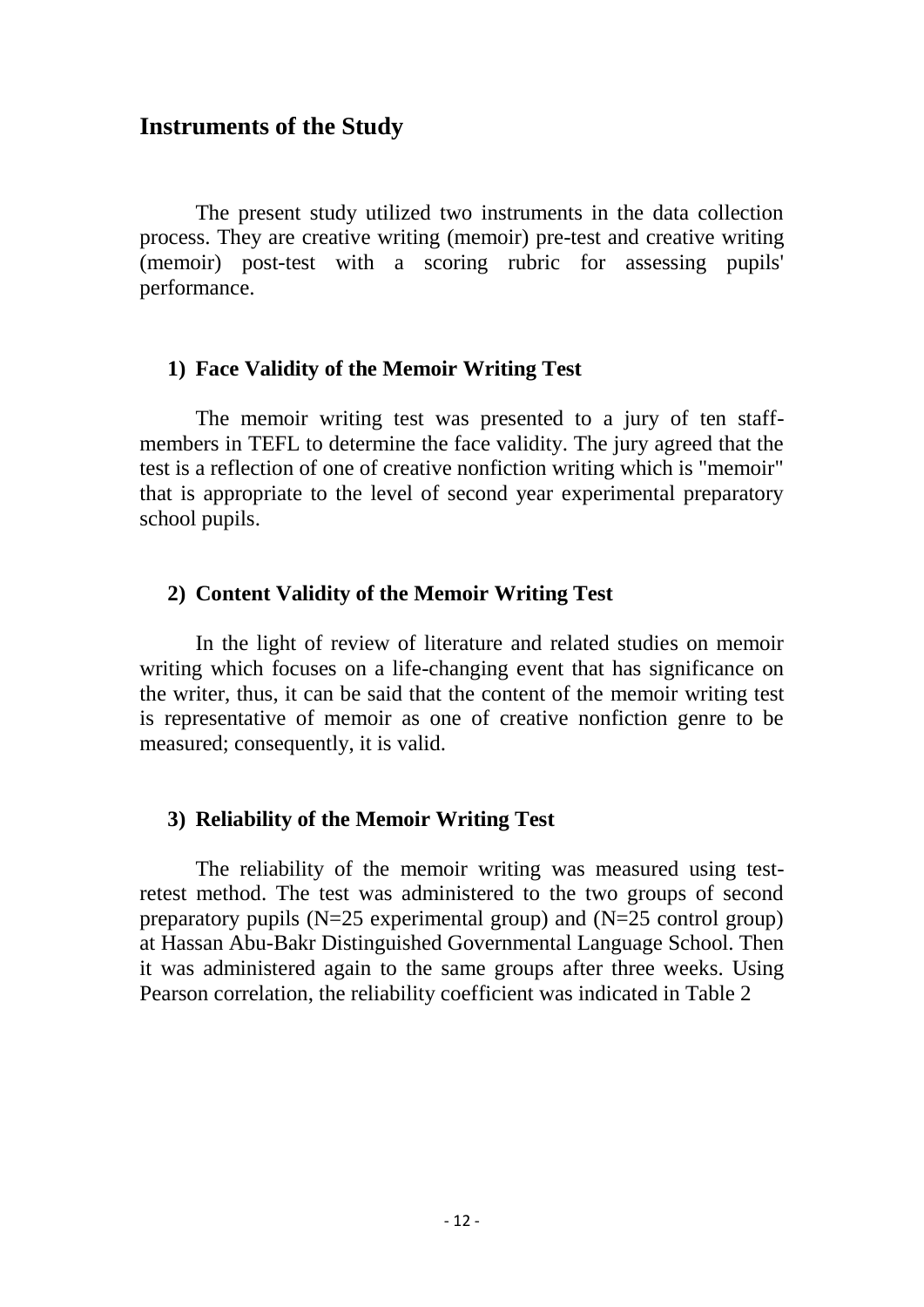#### Table 2

| <b>The Tool</b>               | <b>Pearson</b><br><b>Correlation</b> | No. of<br>the Subjects Level | <b>Significant</b> |  |  |
|-------------------------------|--------------------------------------|------------------------------|--------------------|--|--|
| Memoir<br><b>Writing Test</b> | 0.932                                | 25                           | 0.01               |  |  |

*The Reliability Coefficient of the Memoir Writing Test (Test-Retest Method)*

The reliability coefficient was 0.932. So, it can be noticed that there is a high statistically significant positive correlation between the participants' scores on both the pre-application and post-application of the memoir writing test. Therefore, it is reliable.

# **A Checklist of Memoir Writing Skills**

Based on the review of literature and studies related to creative non-fiction writing, a preliminary list of memoir writing skills was prepared. The list was submitted to a jury of ten staff-members in TEFL to verify its validity. The jury was asked to determine the appropriateness of 14 skills to the second year EFL distinguished governmental language preparatory school pupils. Any changes and modifications concerning the wording of the skills were considered. Based on the jury's feedback, twelve skills were agreed upon; hence, the final form of memoir writing skills is indicated in Table 3

Table 3

*The Final Form of Memoir Writing Skills* 

| N <sub>o</sub> | The Skill                                                                |
|----------------|--------------------------------------------------------------------------|
|                | Focusing on a specific life-changing event.                              |
|                | Using an engaging opening.                                               |
| 3              | Using the first person "I" a lot.                                        |
| 4              | Showing logical sequence of events.                                      |
| 5              | Focusing on a place or a setting.                                        |
| 6              | Mentioning a fixed period of time.                                       |
|                | Using dialogues between characters.                                      |
| 8              | Using vivid description of people and places.                            |
| 9              | Using sensory details: hearing, seeing, smelling, touching, and tasting. |
| 10             | Showing the significance <i>before</i> the event.                        |
|                | Showing the significance <i>after</i> the event.                         |
|                | Conventions.                                                             |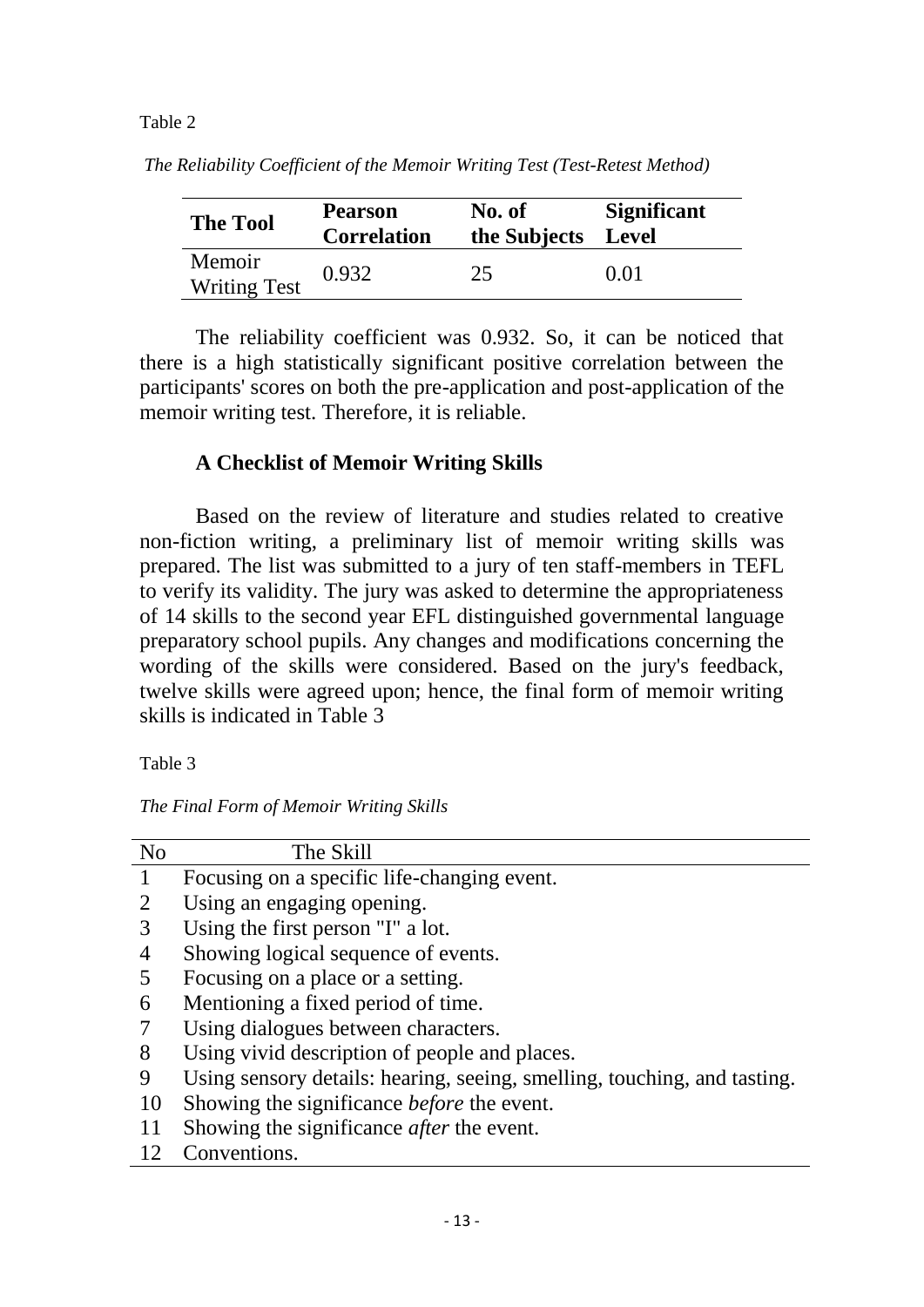# **Implementation of the WebQuest Model**

The present study author designed the WebQuest model whose topic is about *Titanic* through which the pupils would learn how to write a memoir. The link of the model is as follows:

#### <http://zunal.com/webquest.php?w=273877>

#### *A) Pre-assessment of Memoir Writing Skills*

The pre-application of the memoir writing pre-test was administered to the participants (experimental  $\&$  control groups) on 18<sup>th</sup> of March, 2015 on two successive sessions.

### *B) The Implementation of the WebQuest Model*

To encourage pupils to participate in this WebQuest model, the researcher attracted their attention and stimulated their interest by telling them that they would learn something new and interesting by visiting the school smart lab and using the Internet which is appealed to this generation. At the beginning of each session, the researcher used to set specific, attainable goals related to each part of the WebQuest model to increase pupils' motivation and their level of awareness and participation. The most active participants were rewarded by giving them prizes.

#### C) *Post-assessment of Memoir Writing Skills*

After the treatment, the post-application of the memoir writing post-test was administered to the participants (experimental & control groups) on  $12<sup>th</sup>$  of April, 2015 on two successive sessions.

# **Findings of the Study**

Data were statistically treated using Statistical Package for the Social Science (SPSS) program (version 22).After applying the WebQuest model, it was found out that, "There were statistically significant differences at 0.01 between the control group and the experimental group in the post mean scores in *the memoir writing skills* in favour of the experimental group".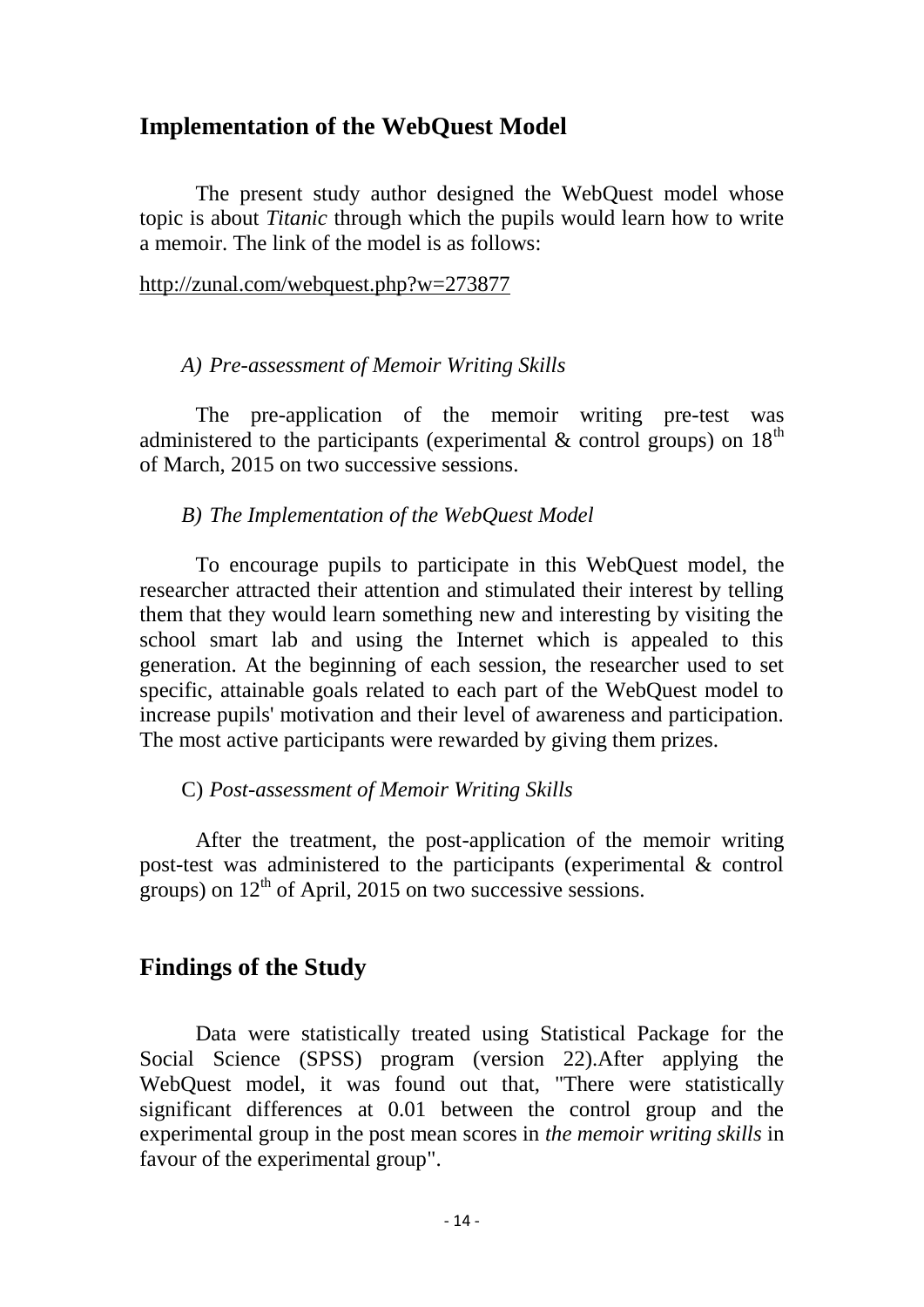As shown in Table 4, the mean score of the pre-test of the control group (10.44) is almost similar to that of the experimental group (9.80). T-value is 0.562, which is not significant. The mean score of the post-test of the experimental group (30.12) is higher than that of the control group (10.12). T-value is 18.447, which is significant at 0.01. Figure 1 shows these differences.

#### Table 4

*Findings of the t-test between the control group and the experimental group in the pre- and post-assessment of the memoir writing skills*

| Memoir<br>Writing<br><b>Skills</b><br>Post | Assess. Group |      | <b>Total</b><br>Score | N  | <b>Mean</b> | S.D              | T-<br>value | D.F | Sig.  |
|--------------------------------------------|---------------|------|-----------------------|----|-------------|------------------|-------------|-----|-------|
|                                            | <b>Pre</b>    | Con. | 50                    | 25 | 10.44       | $3.80$<br>$4.23$ | 0.562 48    |     | 0.577 |
|                                            |               | Exp. |                       |    | 9.80        |                  |             |     |       |
|                                            |               | Con. | 50                    | 25 | 10.12       | 3.23             | 18.447      | 48  | 0.01  |
|                                            |               | Exp. |                       |    | 30.12       | 4.35             |             |     |       |



*Figure 1.* Findings of the t-test between the control group and the experimental group in the pre- and post-assessmentof *the memoir writing skills*

# **Discussion**

Quantitative analysis revealed that there are statistically significant differences at 0.01between the control group and the experimental group in the post mean scores of*the memoir writing skills* in favour of the experimental group. Hence, it was concluded that the WebQuest model was applicable and effective in developing memoir writing skills.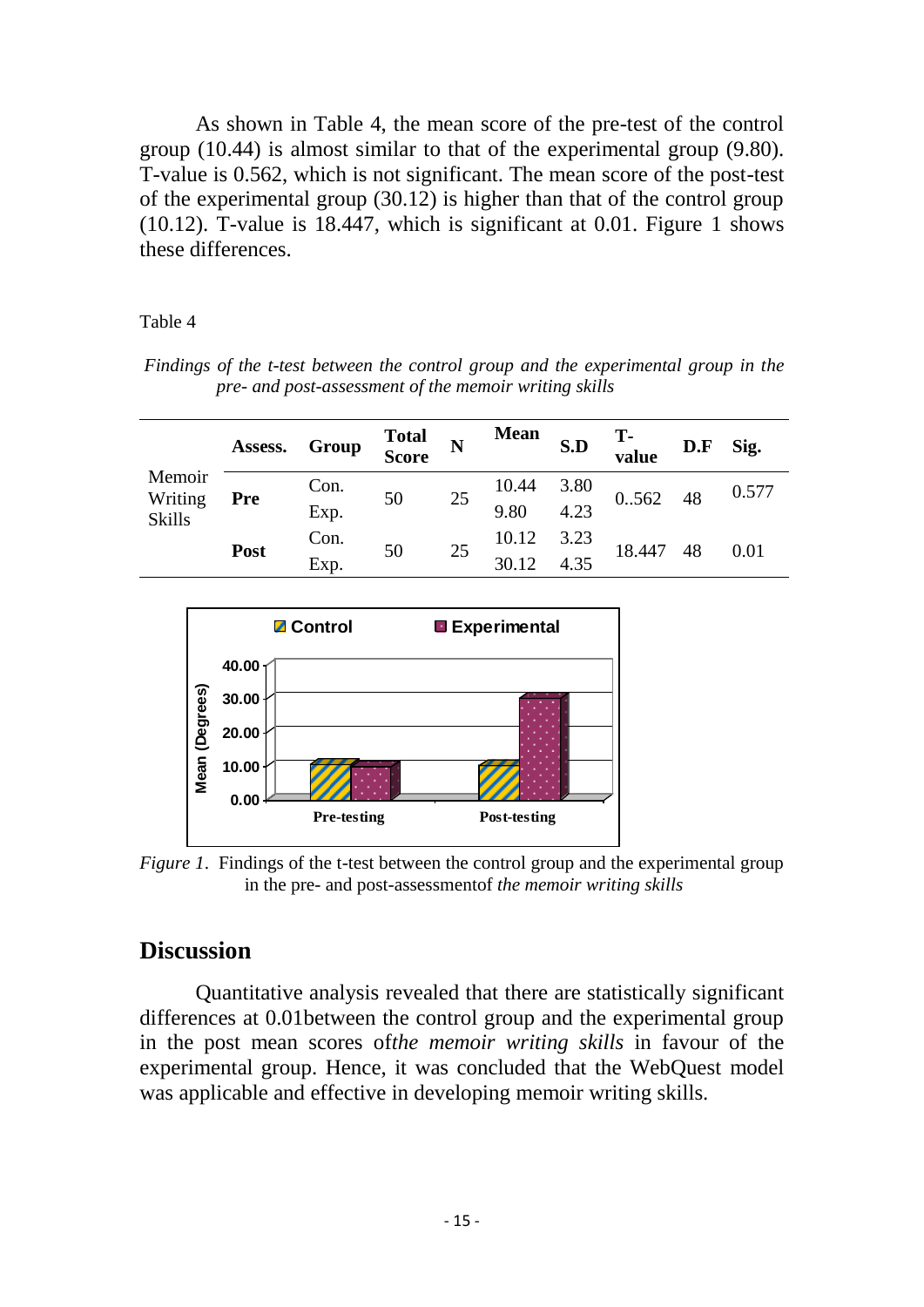One of the noticeable advantages of the WebQuest model of this study was the wealth and richness of knowledge. This richness facilitated acquiring different skills of memoir writing. Some web materials were offered in a more attractive way. This was clearly evidenced when pupils watched the video of *'The Memoir of one of Titanic Survivors*'. The pupils were engaged in the memoirist life changing event which attractively introduced the pupils to most of the memoir writing skills. From the pupils comments throughout the sessions, they enjoyed the information presented by visual aids (pictures, animation, video clips, and sound track). This result was consistent with Ikpeze and Boyd (2007); Luźon-Marco (2010), Manning (2008); Sen& Neufeld (2006) who concluded that writing is best learned in conjunction with meaningful reading activities, some genres of literature can support students' explorations of form in addition to providing inspiration to write.

Concerning memoir genre as one of creative nonfiction writing, it was proved from the findings of the present study that memoir is "a natural fit for middle grades pupils" as was asserted by National Middle School Association (2010: 16). Every pupil had a story to tell. Thus, WebQuest proved to be effective in developing the overall skills of memoir writing. Moreover, the WebQuest model provided opportunities for pupils to write as real writers due to authentic web materials selected in the model that dealt with memoir instruction. Pupils were very interested in this experience of creative writing which was considered new to them since they had never seen or heard about such a genre. This was in agreement with the studies of Krippner (2002) and Yagelski (2009) who pointed out that students are enthusiastic about writing their own memoirs because they regarded it as way to find or reclaim their voices, share a family secret, or tell a story.

Moreover, the web materials in the present study used in the WebQuest model offered the kind of language input that was describedas processing linguistic complexity, quality, quantity, variety, genuineness, and relevance. Therefore, pupils in the experimental group who were exposed to rich, relevant and elaborate language input showed an obvious ability to write creatively and spontaneously. *Relevance* is very important because the researcher's pre-selected web materials were much related to and reflected all the skills of memoir. This was consistent with the researches of Lattimer, (2003), McGurl (2009), and Morley (2007) who stressed the previous point.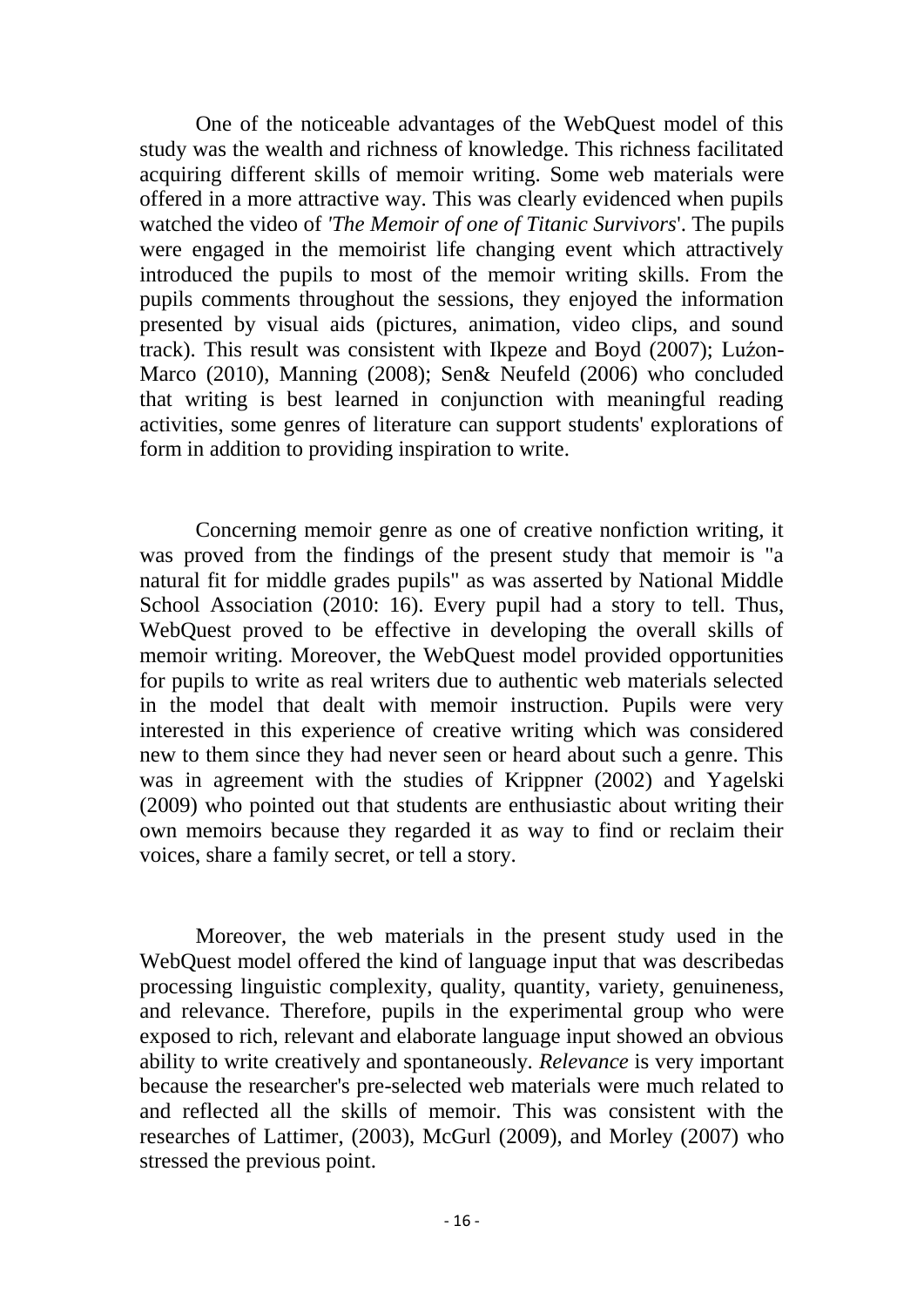### **Conclusion**

Based on the results of the quantitative analysis of the data, it can be concluded that memoir writing skills were developed because of using the WebQuest model. This revealed that the WebQuestmodel was effective in fosteringmemoir writing skills.

### **Recommendations of the Study**

Based on the results of the present study, the following recommendations should be taken into consideration:

- (1)Adopting the WebQuest model in teaching.
- (2)Emphasizing the development of pupils' creative writing skills in the early educational stages.
- (3)Designing courses in a way that enhances learners' creative writing skills.
- (4)Incorporating some kinds of creative writing assignments through the current assessment trend.

### **Suggestions for Further Research**

The results drawn from this study pointed to a need to conduct further research as follows:

- 1. Training EFL teachers to write creatively.
- 2. Replicating the study for developing other genres like poetry, short stories, or novels since the learners in preparatory stage at distinguished governmental language schools are taught novels and poetry.
- 3. Replicating the study with government preparatory school pupils.

# **References**

Akkaya, N. (2014). Elementary teachers' views on the creative writing process: An evaluation. *Educational Sciences: Theory & Practice, 14*(4), 1499-1504. doi: 10.12738/estp.2014.4.1722.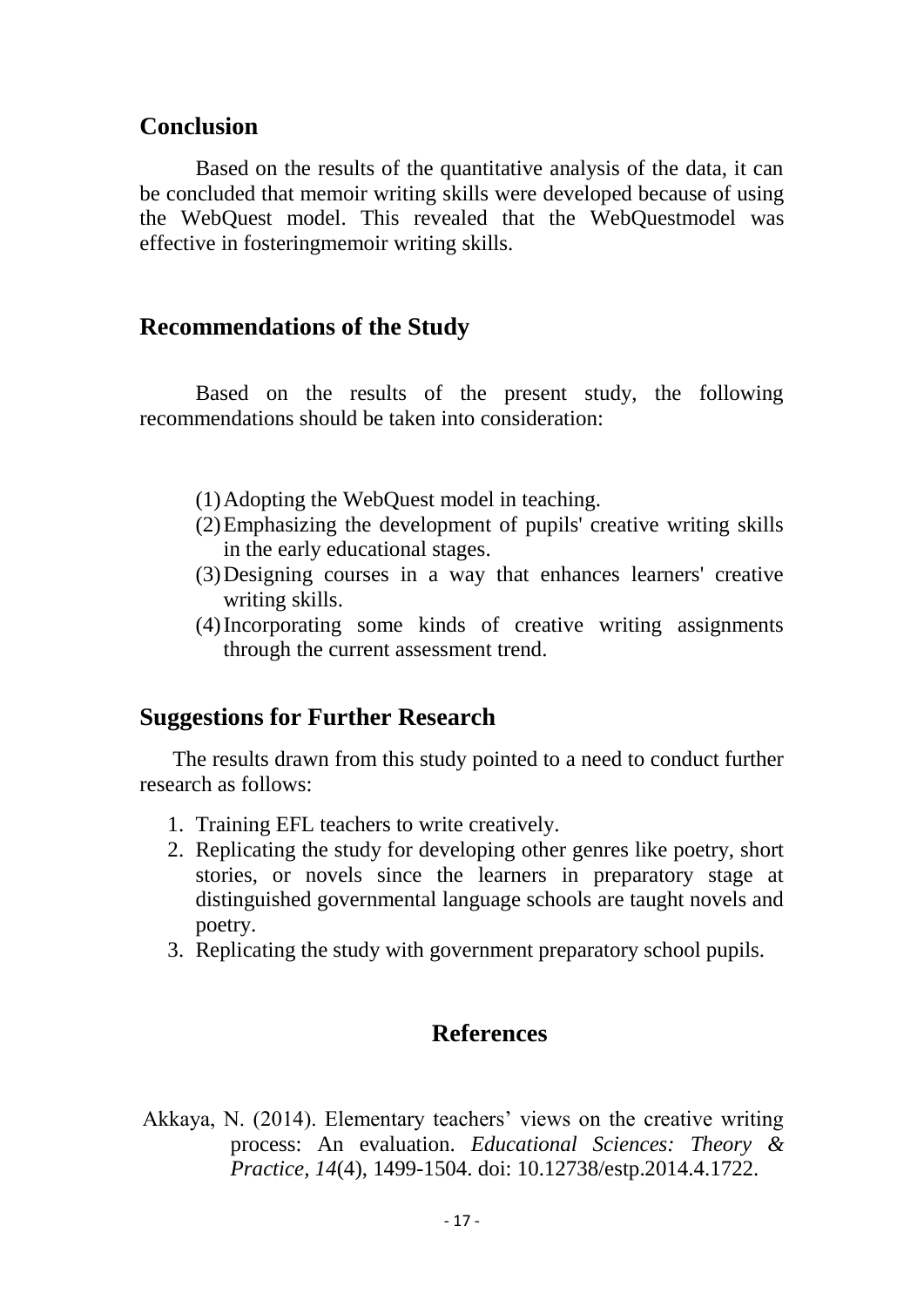- Armstrong, L. (2006). *The ecology of identity: Memoir and the construction of narrative*(Doctoral dissertation).Available from Library and Archives Canada database. [ *ISBN: 978-0-494- 19932-9*].
- Buss, H. (2002).*Repossessing the world; Reading memoirs by contemporary women*.Waterloo: Wilfrid Laurier University Press.
- Calkins, L. (1993). The lifework of writing.*The Australian Journal of Language and Literacy, 16*, 32-37.
- Chuo, T. (2004).*The effect of the webQuest writing instruction on EFL learners' writing performance, writing apprehension and perception* (Doctoral dissertation). La Sierra University. Available atProQuest Dissertations and Theses database. (UMI No.3133526)
- Daniel, M. (2010).*A qualitative case study comparing a computermediated delivery system to a face-to-face mediated delivery system for teaching creative writing fiction workshops* (Doctoral dissertation).Available atProQuest Dissertations and Theses database.(UMI No.3495240)
- Deegan, A. (2010). *Creative confidence: Self-efficacy and creative writing in out-of- school time program and beyond*(Doctoral dissertation). Available atProQuest Dissertations and Theses database. (UMI No.344861)
- Emilija, Z. (2010). WebQuests as a constructivist tool in the EFL teaching methodology class in a University in Macedonia. *CORELL: Computer Resources for Language Learning 3*, 14- 24.
- Fangqin, X., Jingao, L., Lili, X., &Jingjing, H. (2012). An Investigation of experimental teaching platform based on WEBQUEST: A case study in the network engineering. Shanghai Maritime University, Shanghai, China. Advances in Electric and Electronics, *LNEE 155*, pp. 141–148. Springer-Verlag Berlin: Heidelberg.

Gornick, V. (1987).*Fierce attachments.*New York: Simon and Schuster.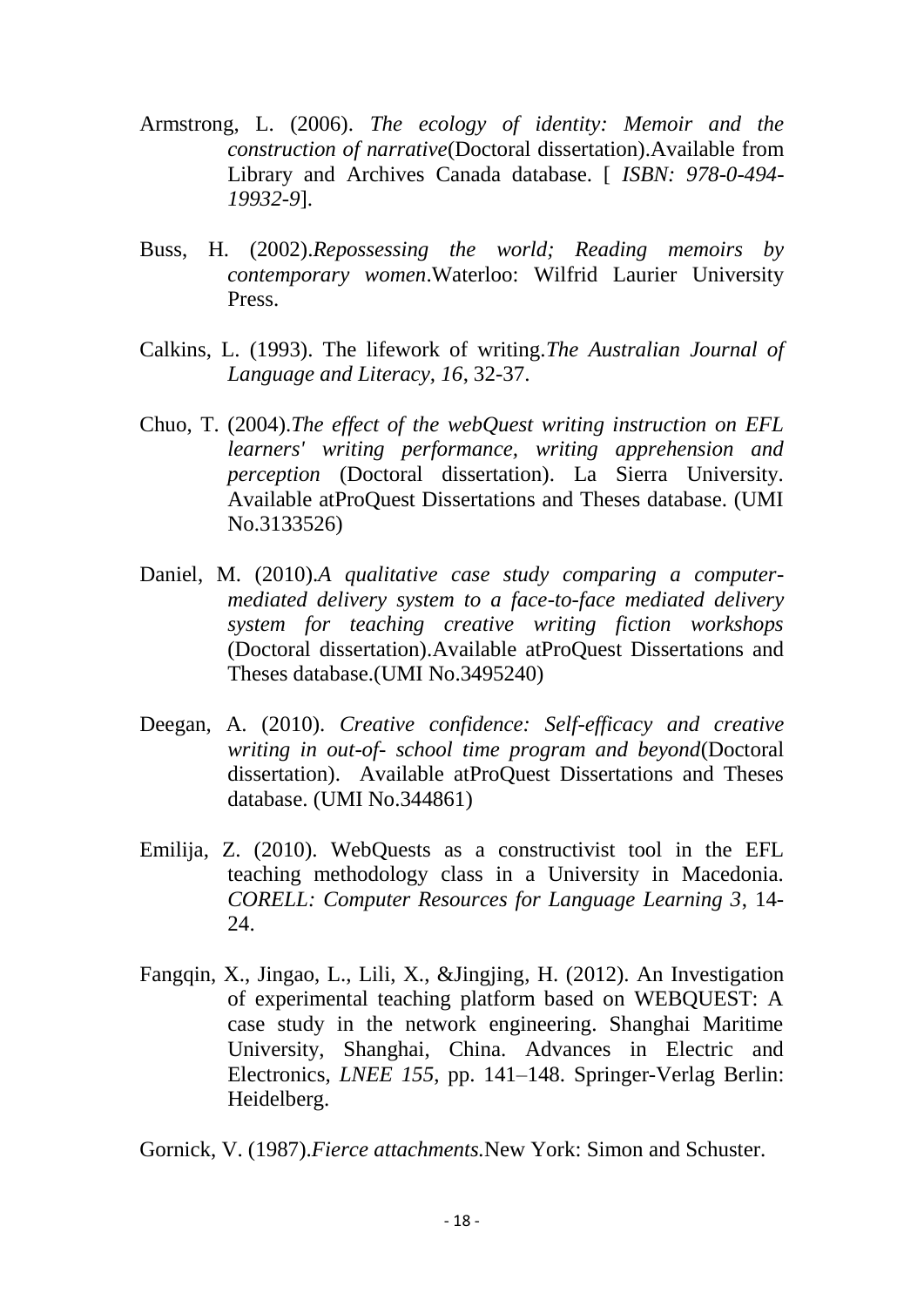- Halat, E. (2008). A good teaching technique: WebQuest. *The Clearing House, 81*(3), 109-112.
- Ikpeze, C. & Boyd, B. (2007). "Web-based inquiry learning: facilitating thoughtful literacy with WebQuests". *The Reading Teacher, 60*(7), 644-654.
- Iskeceli-Tunc, S. &Oner, D. (2014).*Use of WebQuest design for inservice teacher professional development*.Springer Science+Business Media New York.doi 10.1007/s10639-014-9323-y
- Jackson, N. (2006). Creativity in higher education: What's the problem? *Educational Developments, 7*(1), 1-4.
- Krippner, S. (2002). Dancing with the trickster: Notes for transpersonal autobiography. *The International Journal of Transpersonal Studies, 21*, 1–18.
- Koslowsky, K. (2006). *WebQuest as a means to engage students*.Unpublished M.A Dissertation.Royal Roads University. *[ISBN: 978-0-494-36600-4].*
- Lattimer, H. (2003). *Thinking through genre: Units of study in reading and writing workshops 4-12*. Portland, ME: Stenhouse.
- Luzón-Marco, M. J. (2010). Webtasks for learning professional and academic English: Adapting the webQuest model. *CORELL:Computer Resources for Language Learning, 3*, 29- 44.
- MacGregor, S. K., & Lou, Y. (2005). Web-based learning: How task scaffolding and web site design support knowledge acquisition. *Journal of Research on Technology in Education, 37*(2), 161– 175.
- Manning, J. & Carpenter, L. (2008). Assistive technology webQuest: Improving learning for pre service teachers. *Tech Trends, 52*(6): 47-52.
- McGurl, M. (2009).*The program era: Postwar fiction and the rise of creative writing.* Cambridge, MA: Harvard University Press.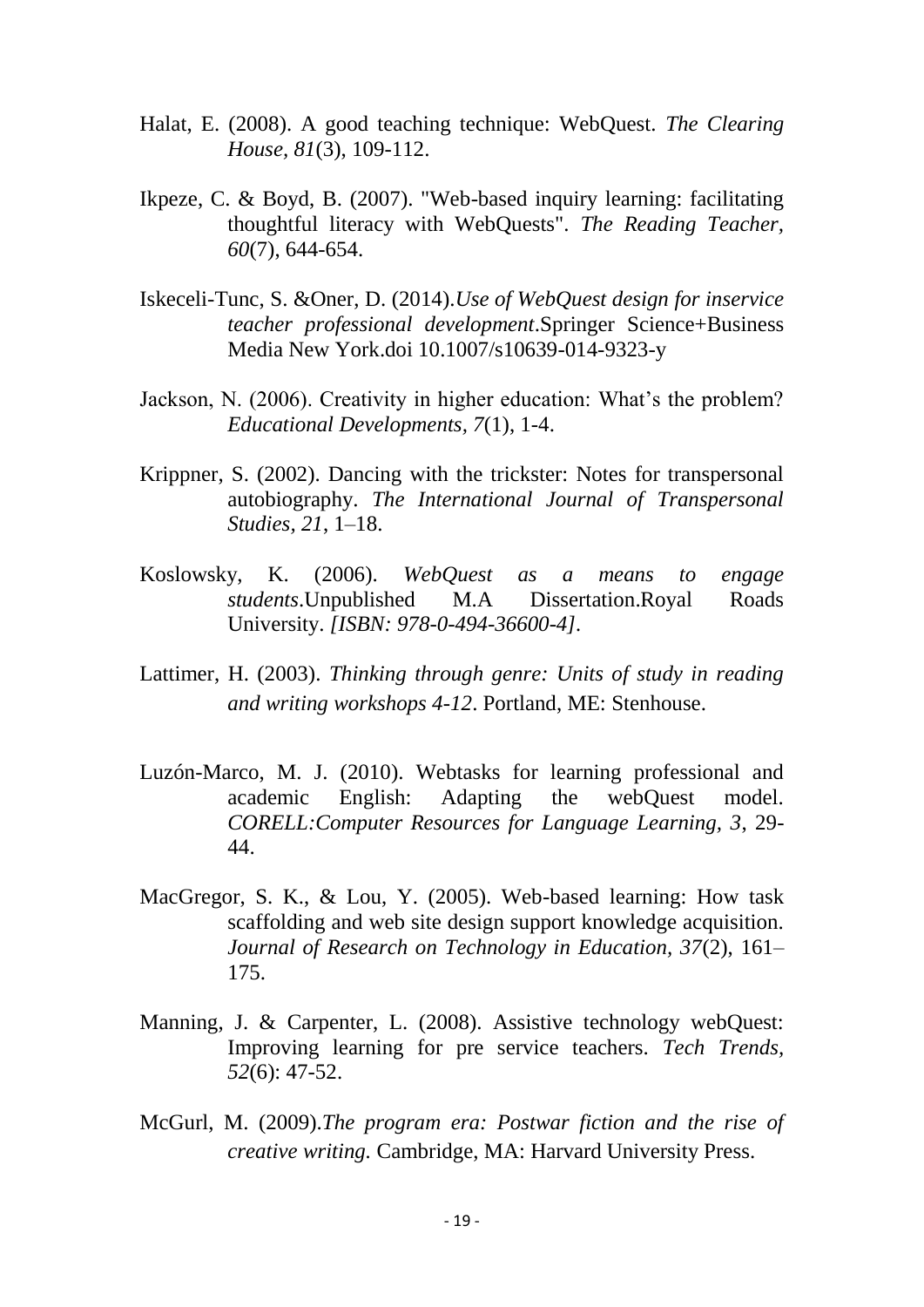- Morley, D. (2007). *The Cambridge introduction to creative writing.*Cambridge, England: Cambridge University Press.
- Muhammad, H. (2010). *Creative cognitive schemata in children; the role of parents* (Unpublished Master's thesis).Ain Shams University, Egypt.
- Murdock, M. (2010).*Memoir as contemporary myth*.Unpublished Ph.D Dissertation.Faculty of Pacifica Graduate Institute. [*UMI No. 3475550*].
- Maxwell, S. (2009). WebQuests: A Viable Solution to Meeting the Continuing Professional Education Needs of Home Health Care Nurses. *Home Health Care Management & Practice, 21* (3), 171-176
- National Middle School Association. (2010). *This we believe: Keys to educating young adolescents*. Westerville, OH: Author.
- Peterson, C., &Koeck, D. (2001). When students create their own WebQuests.*Learning and Leading with Technology, 29*(1), 10– 15.
- Ritter, K. &Vanderslice, S. (2007). *Can it really be taught?: Resisting lore in creative writing pedagogy*. Portsmouth, NH: Boynton/Cook.
- Schultz, J. (2001). Toward a pedagogy of creative writing in a foreign language. In G. Brauer (Ed.), *Pedagogy of Language Learning in Higher Education: an introduction (pp. 93-108*). Westport, CT: Ablex Publishing.
- Sen, A., & Neufeld, S. (2006) In pursuit of alternatives in ELT methodology: WebQuests. *The Turkish Online Journal of Educational Technology- TOJET, 5*(1), 49-67.